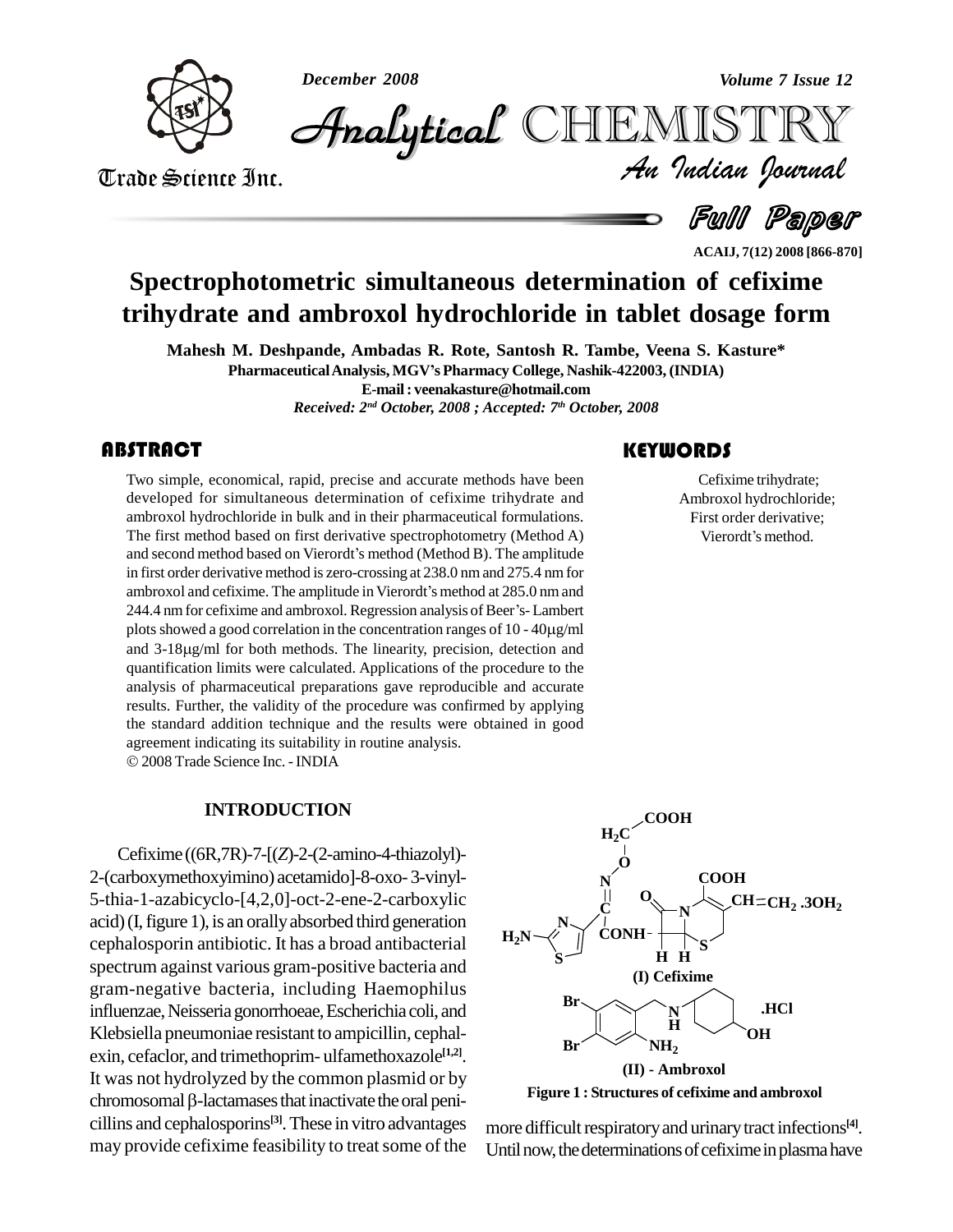mainlybeen focused onmicrobiological **[5]**andhigh performance liquid chromatographic (HPLC) techniques **[6-12]**. Due to poorselectivity, microbiological methods are only used for pharmacodynamic study now. Tokuma et al. **[6]** and Liu et al. **[7]**developed a sensitive HPLC- UV method to determine plasma and urine concentration of cefixime with a lower limit of quantification  $\ddot{\phantom{a}}$ UV method to determine plasma and urine concentra-<br>tion of cefixime with a lower limit of quantification<br>(LLOQ) of 0.05µg/ml by using a double column and double pump HPLC switching system, whereas the chromatographic run time of one sample was more than 15 min. Nowadays, liquid chromatography-tandem mass spectrometry (LC-MS-MS), due to its higher sensitivity and selectivity, has been applied to the quantification of cephalosporin antibiotic in biological samples **[8]**.

Ambroxol, trans-4-(2-amino-3, 5-dibromo benzylamino) cyclohexanol hydrochloride (II, Figure 1), is a compound with potent mucolytic activity, for which it is used as an expectorant and bronchosecretolytic in therapeutics **[9,10]**. It is a pharmacologically active metabolite of bromhexine, *N*-cyclohexyl-*N* methyl-(2 amino-3, 5-dibromobenzyl) amine hydrochloride. Ambroxol stimulates the transportation of the viscous secretion in the respiratory organs and reduces the standstillness of the secretion. Ambroxol hydrochloride can be found in pharmaceutical preparations such as drops, granules, injections, syrups and tablets. Methods have been used forthe individual determination of ambroxol hydrochloride in pharmaceutical solutions and tablets including TLC**[11,12]**, spectrophotometry **[10]**, HPLC<sup>[13]</sup>, flow injection<sup>[14,15]</sup> and capillary electrophore- wid sis<sup>[16]</sup>. More complex methods have been reported for mul ambroxol determination in biological fluids<sup>[9,10,16,17]</sup>.

Extensive literature survey revealed no method for simultaneous determination of cefixime trihydrate and ambroxol hydrochloride in tablet dosage form.Aimof present work was to develop simple, economical, rapid, precise and accurate method for simultaneous determi- may permit the accurate determination of the  $\lambda$ max of nation of binary drug formulation using firstorder deprecise and accurate method for simultaneous determination of binary drug formulation using first order de-<br>rivative spectrophotometry and Vierordt's method.

### **EXPERIMENTAL**

#### **Instrumentation**

The instrument used in the present study was SHIMADZU double beam UV/visible spectrophotom-



**Figure 2 : Spectra ofAMB (MethodA, First derivative): Zero crossing wavelength ofAMB-275.4 nm(3 - <sup>9</sup>g/ml)**

eter (Model 2450) with variable slit width.

#### **Reagents and chemicals**

An analytically pure sample of CFX was kindly supplied by Macleods Pharmaceuticals Ltd. (Daman, India) and AMB was kindly supplied by Glenmark pharmaceuticals Ltd. (Nashik, India) used as such without further purification. The pharmaceutical dosage form used in this study was Cembol-100 tablets labeled to contain 100 mg cefixime trihydrate and 30 mg of ambroxol hydrochloride.

#### **Theory**

 $A$  and  $B$  are distance from a maximum to a minimum, is *In*<br> *Indian*<br> *IISTRY*<br> *IISTRY*<br> *IISTRY* Derivative UV/visible spectrophometry have been widely used over the last few years in the analysis of multicomponent mixtures. This transformation shows two principal advantages on derivative spectrophotometry. Firstly, an even order spectrum is of narrower spectral band width than its fundamental spectrum. A derivative spectrum therefore shows better resolution of<br>overlapping bands than the fundamental spectrum and<br>may permit the accurate determination of the λmax of overlapping bands than the fundamental spectrum and the individual bands. Secondly, derivative spectrophotometry discriminates in favour of substances of narrow spectral bandwidth against broad bandwidth sub stances. This is because the derivative amplitude (D), inversely proportional to the fundamental spectral bandwidth  $(w)$  raised to the power  $(n)$  of the derivative order. **[18]** Thus,

CHEMISTRY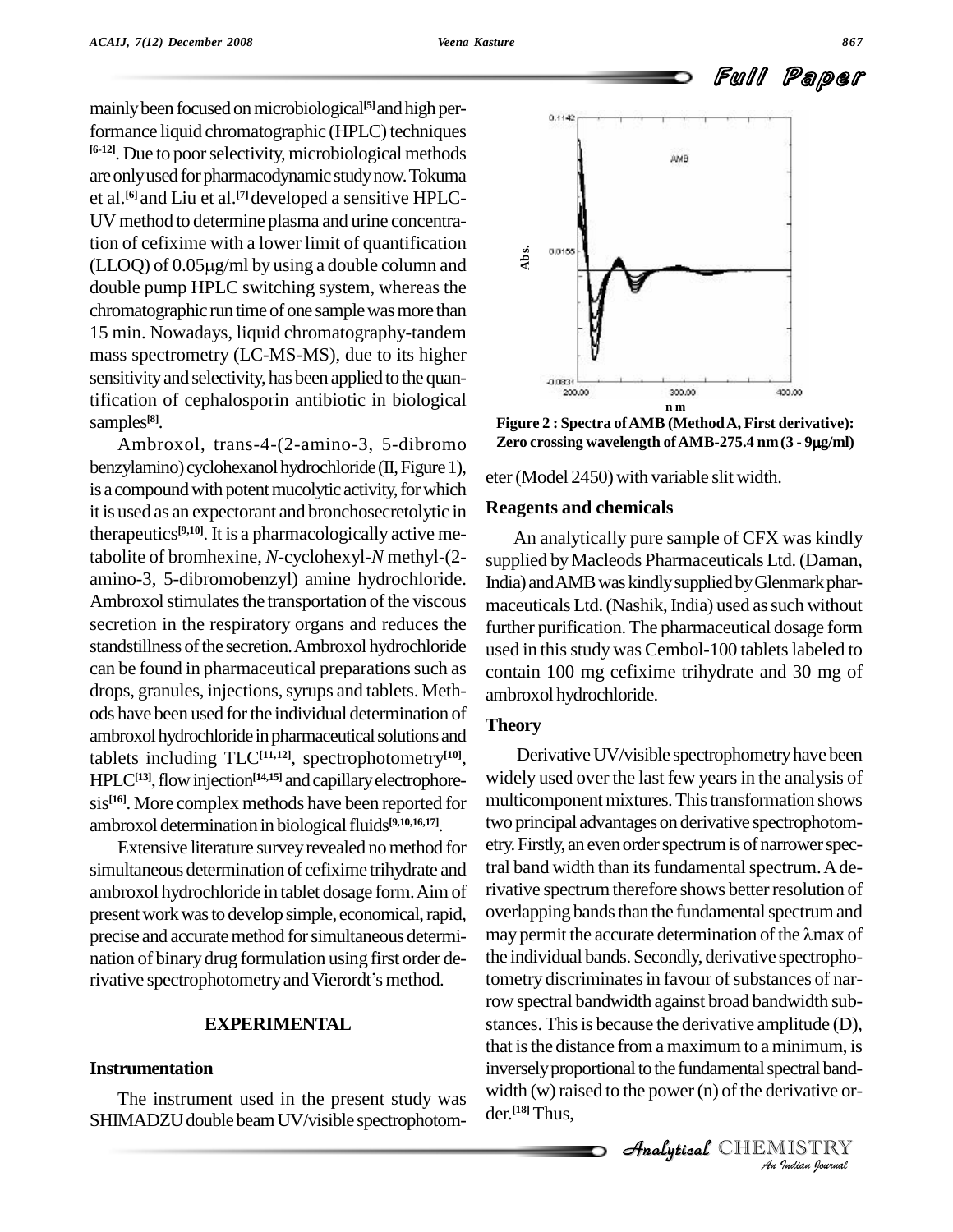Full Paper



**Figure 3: Spectra of CFX** (**Method A, First derivative**):  $\qquad \text{nm}$ ) and  $\lambda$ , (244.4 nm), respectively. **Exerois 200 and 10.00**<br>**Figure 3: Spectra of CFX (Method A, First derivative):**<br>**Zero-crossing wavelength of CFX-238.0 nm (10-30µg/ml)** 



**r m**<br> **Figure 4: Overlain spectra of CFX and AMB (10 and 3<sub>)</sub><br>
<b>ml** respectively) by Method B (Veirdot's method)

## ml respectively<br> $\mathbf{D} \ \boldsymbol{\alpha} \, (\mathbf{1}/\mathbf{W})^{\text{n}}$  $D \alpha (1/W)^n$

*Analyticalistically and the absorbance forthe standard* Under<br>was 275.4 nm. Vierordt's method the absorbance for the standard studies we *Indian*<br>*Indian Indian*<br>*I* ( $\lambda$ <sub>1</sub>) and Al<br>IISTRY For this reason, diverse procedures for the resolution of overlapped derivative peaks have been applied. Thus, the zero-crossing method has been used for the first- and second-derivative spectra in diverse mixtures<sup>[19]</sup>. Using appropriate dilutions of standard stock  $\frac{1}{1!}$ solution, the dilutions were scanned and the first derivatives of them were traced with the aid of computer using scaling factor 1 (Figure 2 and 3).The zero-crosswas 275.4 nm.

Vierordt's method the absorbance for the standard<br>working solutions of CFX  $(\lambda_1)$  and AMB  $(\lambda_2)$  at 285.0

CHEMISTRY

nm and 244.4 nm , CFX andAMB at 244.4 nm and 285.0 nm and also was measured(Figure 4). The ab sorbance A (1%, 1cm) for each drug at the two analytical wavelengths was calculated and the mean values determined. Similarly the absorbance of the mixed sample solutions was measured; and the concentration of each compound calculated from the following simultaneous equations:

#### $A1 = \alpha 1 \cdot C1 + \beta 1 \cdot C2$ ,  $A2 = \alpha 2 \cdot C1 + \beta 2 \cdot C2$

Where A1 and A2 denote the absorbances of a mixture solu- $A2 = \alpha 2 \cdot C1 + \beta 2 \cdot C2$ <br>Where A1 and A2 denote the absorbances of a mixture solu-<br>tions of CFX and AMB and  $\alpha$  and  $\beta$  represent the values of A1 1 (1%, 1 cm) values calculated for CFX andAMB, respectively, tions of CFX and AMB and  $\alpha$  and  $\beta$  represent the values of A1<br>1 (1%, 1 cm) values calculated for CFX and AMB, respectively,<br>at  $\lambda_1$  and  $\lambda_2$ . C1 and C2 are the concentrations of CFX and 1 (1%, 1 cm) values calculated for CFX and AMB, respectively, at  $\lambda_1$  and  $\lambda_2$ . C1 and C2 are the concentrations of CFX and AMB, respectively. The subscripts 1 and 2 refer to  $\lambda_1$  (285.0) AMB, respectively. The subscripts 1 and 2 refer to  $\lambda$ <sub>1</sub> (285.0)

#### **2.4 Preparation ofstandard stock solution**

Standard stock solutions were prepared by dis solving separately 10 mg of each drug in 10 ml of metha-Standard stock solutions were prepared by dissolving separately 10 mg of each drug in 10 ml of methanol. To get concentration of  $1000 \mu g/ml$ . from that solving separately 10 mg of each drug in 10 ml of methanol. To get concentration of 1000 $\mu$ g/ml. from that 200 $\mu$ g/ml. Beer's law was obeyed in the concentration nol. To get concentration of 1000µg/ml. from that<br>200µg/ml. Beer's law was obeyed in the concentration<br>range of 10-40µg/ml for CFX and 3-18µg/ml for AMB.

#### **Preparation ofsample stock solution**

Contents of 20 tablets were weighed accurately and powdered. Powder equivalent to 100 mg of CFX and 30 mg ofAMB was weighed and dissolved in 10: 90 ml 0f methanol: 0.1 M HCl with aid of sonication for 5 min. The solution wasfiltered through whatman filter paper no.41 to 100 ml volumetric flask. Filter paper was washed with  $0.1$  M HCl, adding washings to the volumetric flask. From this stock solution further dilutions were made of required concentration.

#### **Recovery studies**

The accuracy of the proposed methods were checked by recovery studies, by addition of standard drug solution to preanalysed sample solution at three different concentration levels within the range of linearity for both the drugs.

#### **RESULTSAND DISCUSSION**

Under experimental conditions described, calibration curve (Figures 5-8), assay of tablets and recovery studies were performed. Critical evaluations of pro posed methods were performed by statistical analysis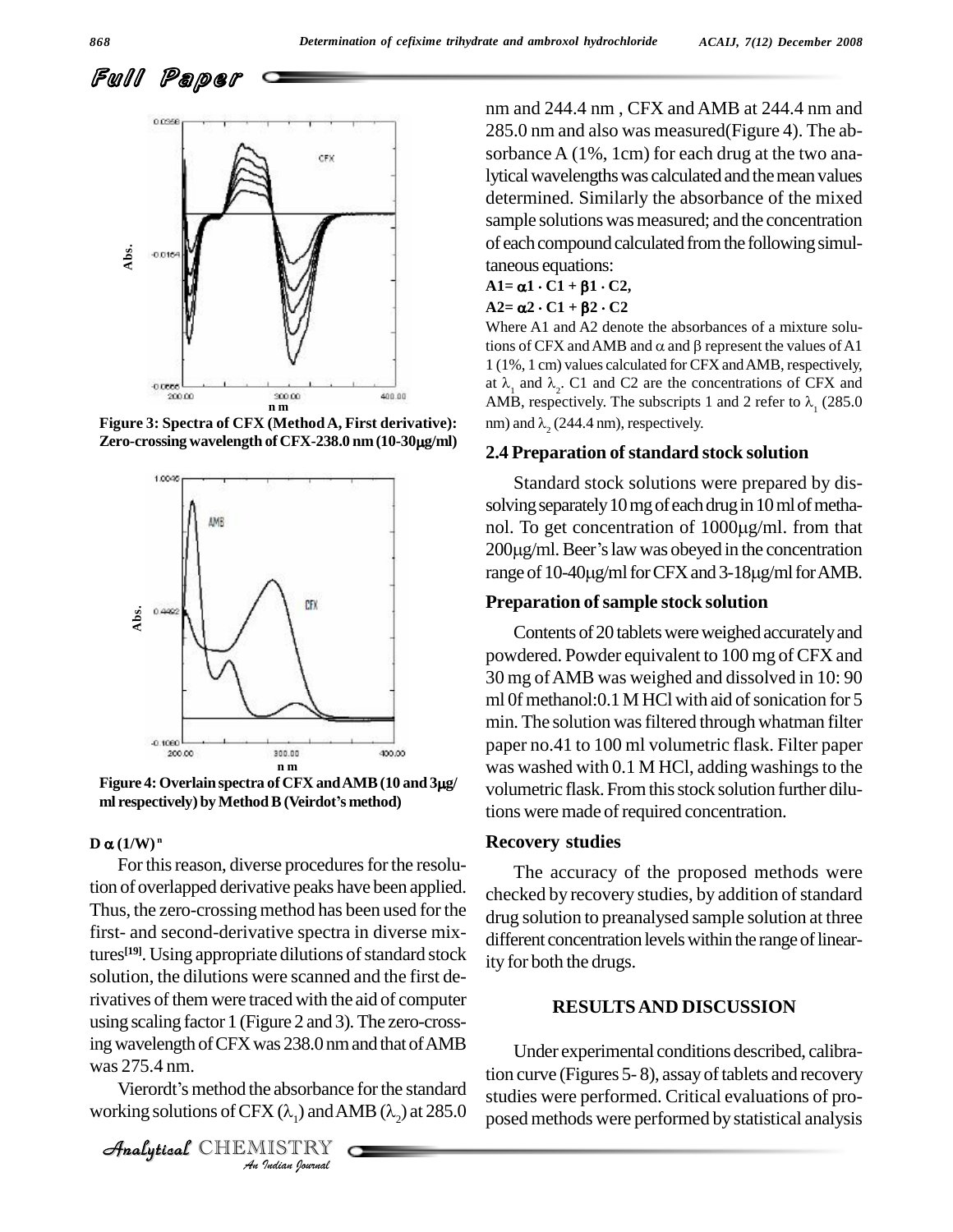

**Figure 5: Calibration curve of cefixime trihydrate by** method **B** 



Figure 6: Calibration curve of Ambroxol hydeochloride by method **B** 



**Figure 7:Calibration curve ofAmbroxolhydrochlorideby methodA**



**Figure 8: Calibration curve of cefixime trihydrate by methodA**

of data where slopes, intercepts, correlation coefficients, the detection limit (LOD) for the proposed methods were calculated using the following equation<sup>[20]</sup>.

#### $LOD = 3.3s/k$

Where s is the standard deviation of replicate determination

**TABLE1 : Optical characters of proposed methods**

| Sr. | <b>Parameter</b>                     | <b>Method A</b> |                                |            | <b>Method B</b> |
|-----|--------------------------------------|-----------------|--------------------------------|------------|-----------------|
| no. |                                      | <b>CFX</b>      | AMB                            | CFX        | AMB             |
|     |                                      | 275.4           | 238.0                          |            |                 |
|     | $\lambda$ max (nm)                   |                 | (zero-crossing (zero-crossing) | 285.0      | 244.4           |
|     |                                      | of AMB)         | of CFX)                        |            |                 |
|     | Beer's law                           |                 |                                |            |                 |
| 2   | limit                                | 10-40           | $3-18$                         | 10-40      | $3-18$          |
|     | $(\mu g/ml)$                         |                 |                                |            |                 |
| 3   | Slope                                | 0.00716         | 0.0102                         | 0.06049    | 0.006582        |
| 4   | Intercept                            | 0.00288         | 0.00048                        | $-0.00042$ | 0.01228         |
| 5   | Correlation                          | 0.9994          | 0.9991                         | 0.9998     | 0.9998          |
|     | coefficient                          |                 |                                |            |                 |
| 6   | LOD                                  | 0.511           | 0.727                          | 0.137      | 0.432           |
|     | $(\mu$ g/ml)                         |                 |                                |            |                 |
| 7   | LOQ                                  | 1.548           | 2.203                          | 0.415      | 1.310           |
|     | $(\mu$ g/ml)                         |                 |                                |            |                 |
|     | Molar                                |                 |                                |            |                 |
| 8   | absortivity                          | 3.74            | 1.76                           | 2.45       | 4.12            |
|     | $(L \mod 1)$                         |                 |                                |            |                 |
|     | $\text{cm}^{-1}$ ) × 10 <sup>4</sup> |                 |                                |            |                 |

**TABLE 2 : Results of commercial formulation analysis by method**

| Drug       | Label claim<br>(mg/tablet) | % Label<br>claim<br>estimated | <b>Standard</b><br>deviation | % R.S.D. |
|------------|----------------------------|-------------------------------|------------------------------|----------|
| <b>CFX</b> | 100                        | 101.07                        | 0.011                        | 0.56     |
| AMR        | 30                         | 99.18                         | 0.012                        | 0.28     |

**Average of six determinations**

**TABLE 3 : Results of commercial formulation analysis by** method **B** 

| Drug       | Label claim<br>(mg/tablet) | % Label<br>claim<br>estimated | <b>Standard</b><br>deviation | % R.S.D. |
|------------|----------------------------|-------------------------------|------------------------------|----------|
| <b>CFX</b> | 100                        | 101.3                         | 0.311                        | 0.33     |
| AMB        | 30                         | 100.6                         | 0.172                        | 0.57     |
|            | . .<br>$\sim$ $\sim$       |                               |                              |          |

**Average of six determinations**

values under the same conditions as for sample analysis in the absence of the analyte and k is the sensitivity, namely the slope of the calibration graph. In accordance with the formula, the detection limits obtained for the absorbance's were calcuslope of the calibration graph. In accordance with the formula, lated and listed in TABLE 1.The limits of quantitation, LOQ, defined as **[20]**.

#### $LOO = 10s/k$

*An*2) and 101.3% and 100.6 % for CFX andAMBusing Vierordt's method (TABLE 3) respectively. According to this equation, the limit of quantitation were calculated and listed in TABLE 1. The proposed methods were also evaluated by the assay (n=6) of commercially available tablets containing CFX and AMB. The % assays were found to be 101.07 % and 99.19 % using first order derivative method (TABLE 99.19 % using first order derivative method (TA<br>2) and 101.3% and 100.6 % for CFX and AMB<br>Vierordt's method (TABLE 3) respectively.

*I*<br>*I*<br>*I*<br>*Indian I*<br>*IISTRY*<br>*IISTRY*<br>*IISTRY* The results of recovery studies are shown in TABLES 4 and 5. For CFX the recovery study results ranged from 98.78 to 101.3% and 98.60 to 101.2 %

Full Paper

**Analytical** CHEMISTRY